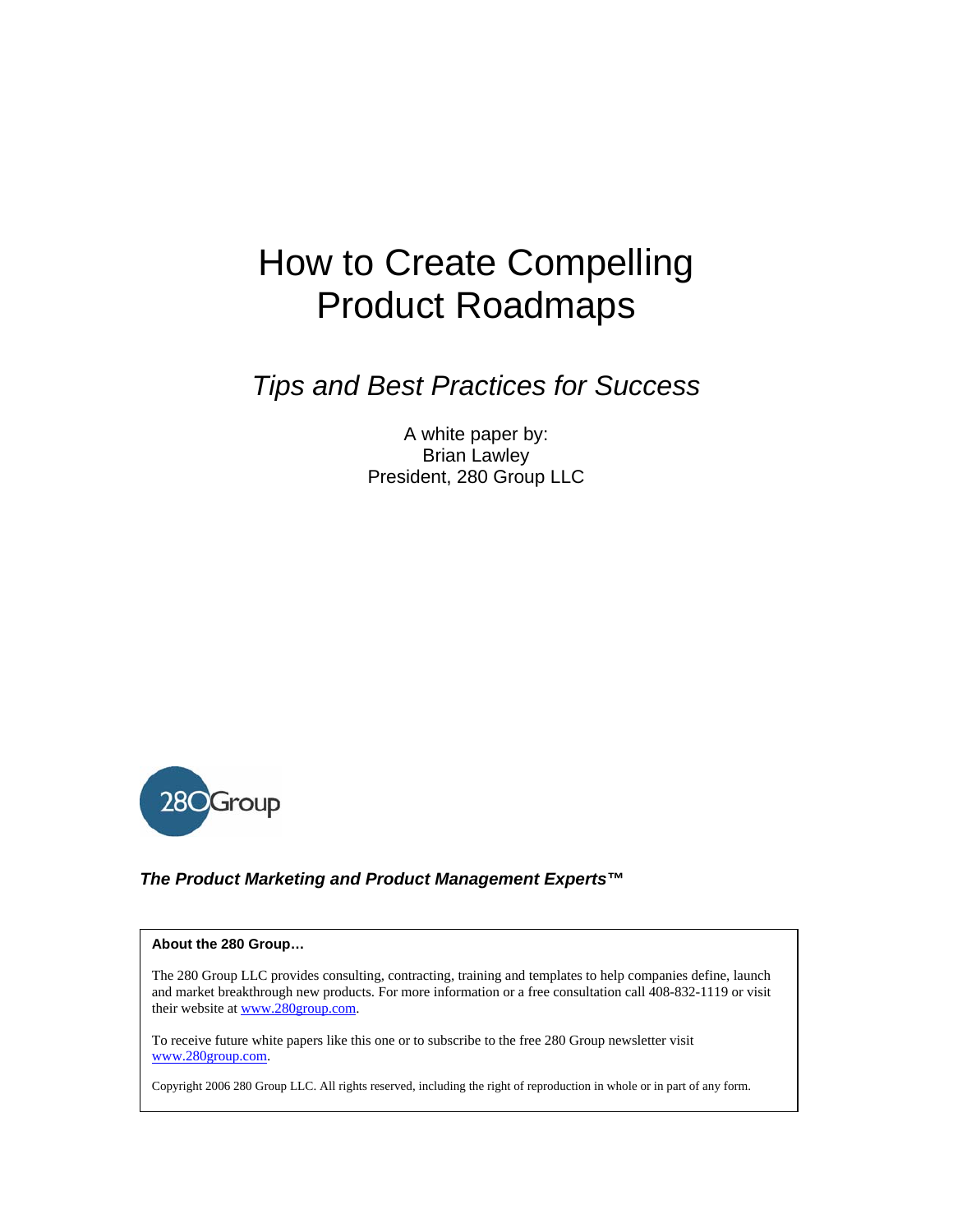## **Table of Contents**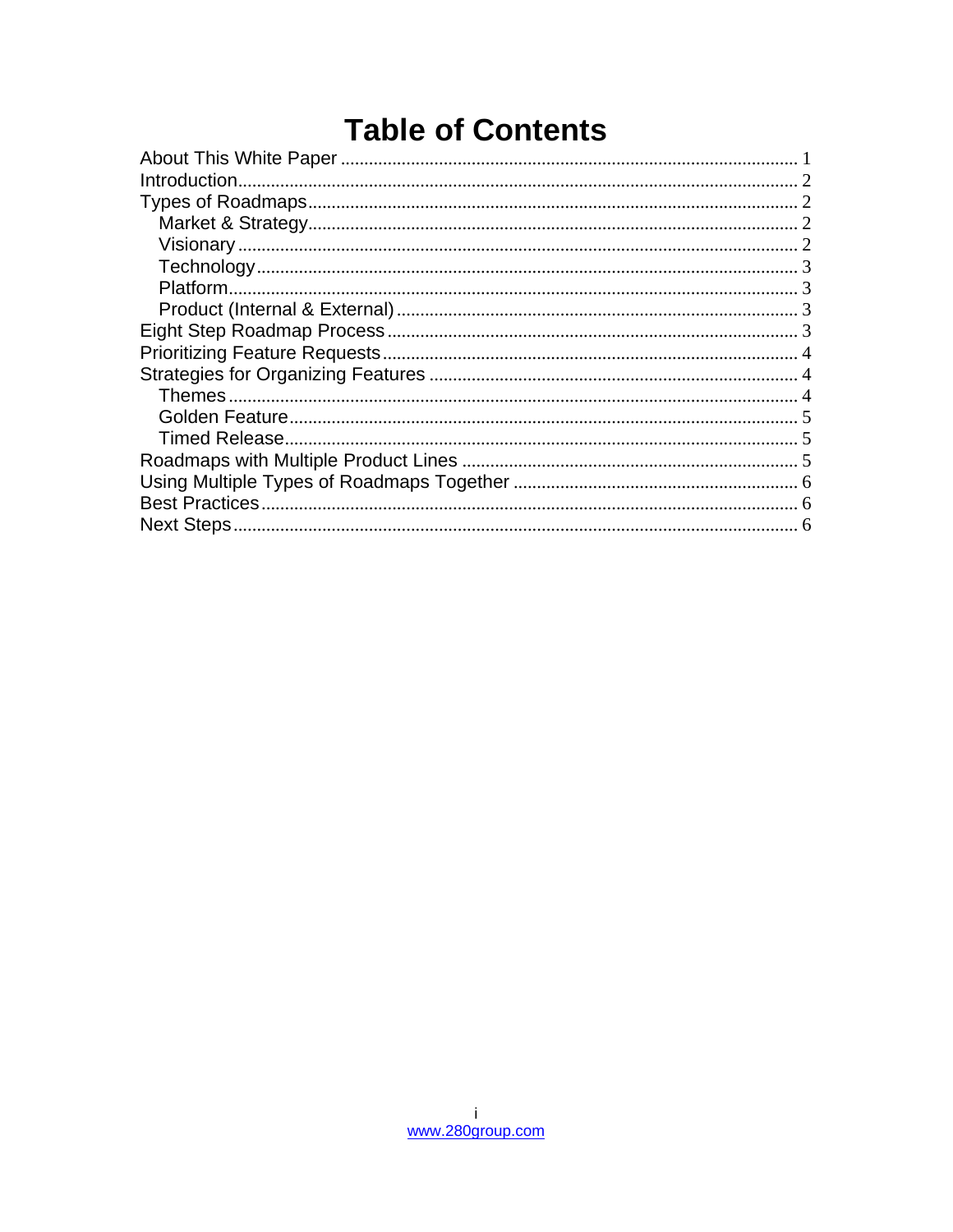#### *About This White Paper*

This white paper is part of the Product Roadmap Toolkit™, which is provides you with the training, knowledge and templates to help you create more compelling and effective product roadmaps. The content of this white paper is at a fairly basic level - the toolkit includes much more in-depth information.

The Product Roadmap Toolkit includes:

- A 43 slide seminar with narration
- 14 types of Roadmaps
	- Multiple Product Lines
	- "Golden Feature" Internal/External
	- Timed Release Internal/Eternal
	- Theme-Based Internal/External
	- Matrix
	- Market & Strategy
	- Visionary
	- Competitive, Market & Tech Trends
	- **Technology**
	- Technology across products
	- Platform
- 75 roadmap templates
	- Quarterly
		- Yearly
	- Combined
- Feature prioritization matrix
- Project prioritization matrix
- Solution component matrix
- A 30 minute consultation to discuss your Product Roadmap plans with the 280 Group experts.

For more information on the Product Roadmap Toolkit go to www.280group.com.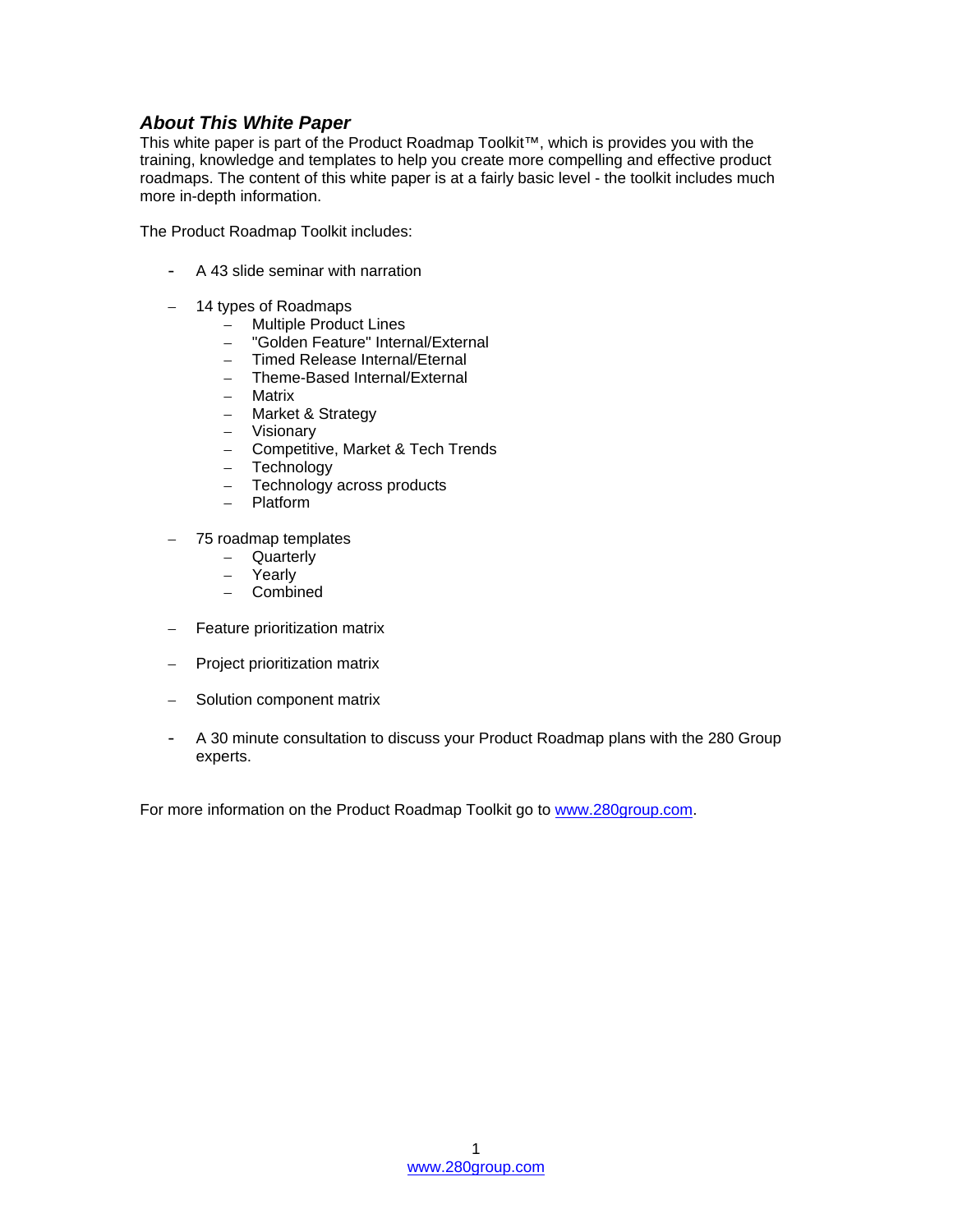#### *Introduction*

Product Roadmaps can mean the difference between success and failure when delivering and marketing products. They can be one of the most effective tools in a Product Management professional's arsenal. Done correctly they can help win and keep large customers and partners, and can guide the engineering and strategic planning efforts of a company. Unfortunately most Product Roadmaps are created "On The Fly" and under pressure when sales or the company management makes a last-minute request. As a result they don't have the impact they should, and can be a source of much trouble if you aren't careful.

As a Product Management professional who is responsible for the overall success of your product, it is important that you create a product roadmap that is compelling, can drive the strategy for your company and development efforts and can provide your partners, press, analysts and customers with a clear idea of where you are headed. This paper will include some of the tips and best practices that I have found to be helpful in creating product roadmaps during my twenty year career in Product Management.

## *Why a Product Roadmap?*

There are many different reasons for developing product roadmaps. It could be that your sales force is losing a large deal and they need to reassure a customer of your future directions. Or it

could be that you are briefing the press or analysts and want to reassure them of where you are headed. It might be that you need an internal roadmap to guide engineering efforts and assign resources according to well-thought-out priorities. Or you may need a roadmap to get your company's next round of funding.

There are wide variations in terms of definitions and uses for roadmaps. The first step is to decide what type you need and what it will be used for.



## *Types of Roadmaps*

There are five types of roadmaps that are the most commonly used: Market and Strategy, Visionary, Technology, Platform and Product (Internal & External). Each type is good for specific uses, and you may also choose to combine them to create a bigger picture story.

| <b>Market &amp; Strategy Roadmap</b> |                 |                            |  |  |
|--------------------------------------|-----------------|----------------------------|--|--|
|                                      | <b>Year One</b> | Year Two                   |  |  |
| <b>Markets</b>                       | Healthcare      | Financial<br>Manufacturing |  |  |
| Partner                              | XYZ Company     |                            |  |  |
| <b>Build In-</b><br><b>House</b>     |                 | 2 X Release                |  |  |
| <b>Acquire</b>                       |                 | Data analytics             |  |  |

## *Market & Strategy*

Market & strategy roadmaps paint a picture of which markets you will be going after and how you plan to develop the products for each segment. For example, in year one you may want to enter healthcare by partnering with another company. Or you may want to enter the financial market in year two by building products inhouse or acquiring products.

## *Visionary*

Visionary roadmaps paint a big picture of trends in the industry and society in general. By showing the trends you can then show how your products fit into the bigger picture and how you are taking advantage of the momentum happening in the market.

| <b>Visionary Roadmap</b>              |                                |
|---------------------------------------|--------------------------------|
|                                       |                                |
| tood & portable video devices         |                                |
| <b>bod it is DVR</b>                  |                                |
| Correlete Digital Living Room         |                                |
|                                       | <b>All Media From Anywhere</b> |
|                                       |                                |
| <b>Peer to Peer Sharing</b>           |                                |
|                                       |                                |
| <b>Major Labels Disappear</b>         |                                |
| Wi Ft & Connectivity Widely Available |                                |
| Movies & TV available on demand       |                                |
| <b>Retail Music Stores Vanishing</b>  |                                |
|                                       | 36 Networks Personsker         |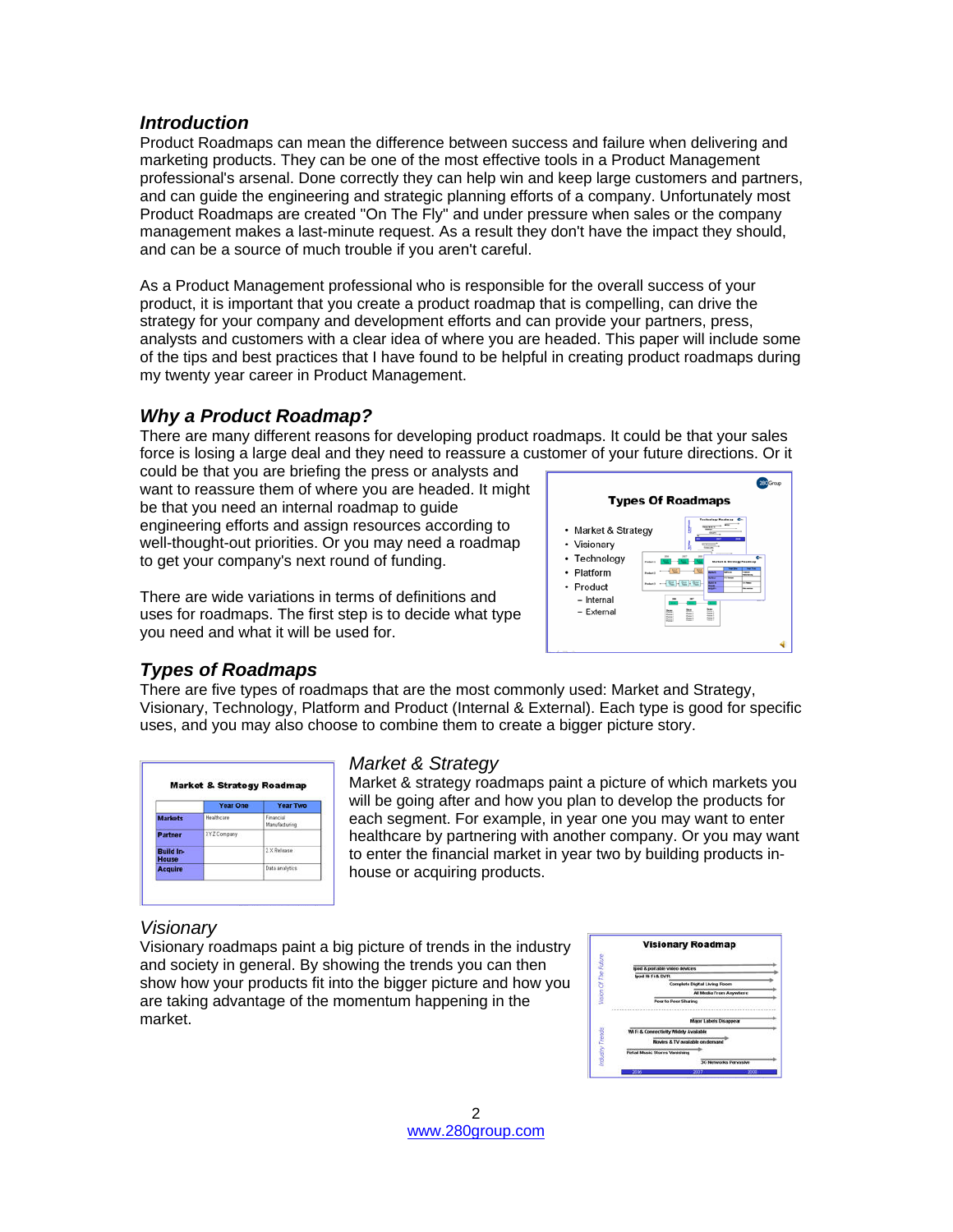

#### *Technology*

Technology roadmaps show what trends are happening in the overall industry in terms of technology, and then allow you to map your company's products and releases to them. They are an excellent way to show how your company is taking advantage of up-and-coming new opportunities created by technology.

## *Platform*

Platform roadmaps are used by companies that have an overall platform strategy that relies on partners working closely with them. Examples of platforms includes Windows, the Palm OS, Google, MacOS and many others. In a platform roadmap you show what will be happening with the core platform software as well as what the platform company will be delivering in terms of their own products and the development tools that partners will need to use to support the platform.



## *Product (Internal & External)*

Product roadmaps are used to show when product releases will be available, what their overall theme or main features are and what secondary features will also be included. Internal roadmaps can be used for driving development priorities, communicating to upper management and other departments and for use in obtaining funding for the company. External roadmaps are used for communicating to customers, partners, press and analysts. External roadmaps should be based on the corresponding internal roadmaps, but should be much more vague.





## *Eight Step Roadmap Process*

When we create product roadmaps for our clients we use an eight step process:

- 1. Decide the detail level & amount of time you want to spend creating the roadmap(s)
- 2. Assess competitive moves, market and technology trends
- 3. Gather & prioritize requirements
- 4. Decide on the timeframe that is most appropriate to use
- 5. Choose an organizing strategy for features
- 6. Build your Internal Roadmap
- 7. Get buy-in on the internal roadmap from your team(s) and finalize
- 8. Create an External Roadmap based on the internal roadmap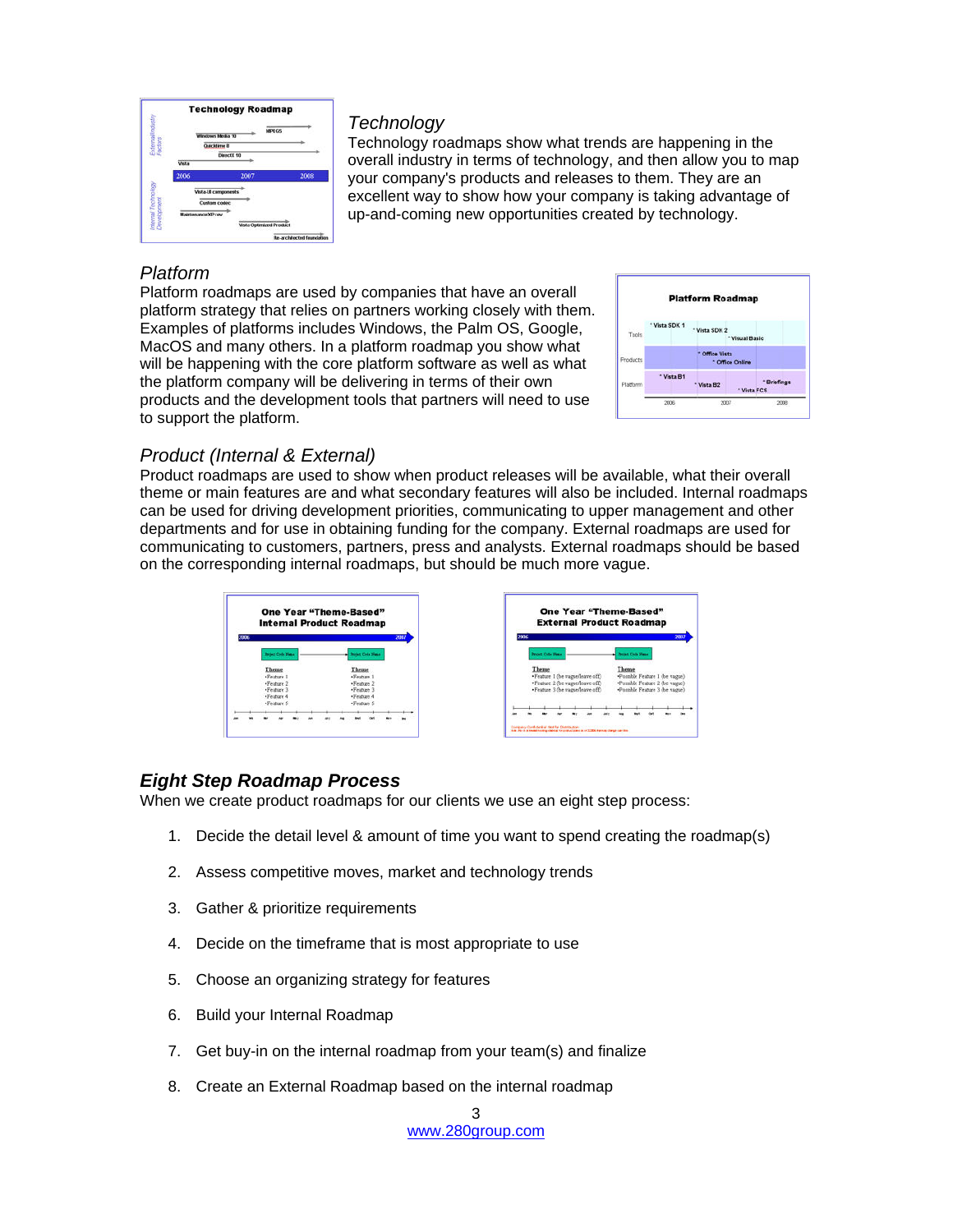Explaining the entire eight step process is beyond the scope of this white paper. However, we will discuss feature prioritization and strategies for organizing features into logical release categories.

One other thing to note: as you go through the roadmap process it is critical that you explain it to your team and engage them along the way. By doing this you'll ensure that they understand how the roadmaps were developed and also ensure that they feel some ownership and that their opinions have been factored in. The result will be that no one will be surprised with the end results and you are much more likely to get full buy-in on the roadmap(s) you create.

#### *Prioritizing Feature Requests*

After you have gathered up a master list of all feature requests you'll need a way to logically sort through and prioritize them. The easiest method for this is to use a prioritization matrix. The matrix allows you to create categories such as revenue impact, strategic importance, customer pain level, etc. and then to assign a weighting to each one. Once you have ranked each feature using the criteria and weighting you can then sort based on total score and you get a ranked list of which features are most important.

|                                 |                                                                                                         |                                       |                     | Microsoft Excel - Feature Prioritization Matrix |                                                |                                                            |                                                                    |                                                   |                                             |                                              |                                                 |                           |
|---------------------------------|---------------------------------------------------------------------------------------------------------|---------------------------------------|---------------------|-------------------------------------------------|------------------------------------------------|------------------------------------------------------------|--------------------------------------------------------------------|---------------------------------------------------|---------------------------------------------|----------------------------------------------|-------------------------------------------------|---------------------------|
|                                 | $E = 1$<br>Edit<br>yjew                                                                                 |                                       |                     | Insert Format Tools Data                        |                                                |                                                            | Window Documents To Go Help Adobe PDF                              |                                                   |                                             |                                              |                                                 | Type                      |
|                                 | □ 13 日 日 日 13 プ 17 - 12 エ - 11   23 50% - 10   2   24 id   10   10   13   2   11   三 菱   11   5   ※ ・ 1 |                                       |                     |                                                 |                                                |                                                            |                                                                    |                                                   |                                             |                                              |                                                 |                           |
|                                 | <b>B58</b><br>٠                                                                                         | $f_{\mathbf{x}}$                      |                     |                                                 |                                                |                                                            |                                                                    |                                                   |                                             |                                              |                                                 |                           |
| $\overline{a}$                  | ٠                                                                                                       | $\sigma$                              | $\circ$             | $\mathbf{r}$                                    | ,                                              | s                                                          | $\mathbf{H}$                                                       | ٠                                                 | $\lambda$                                   | ĸ                                            | $\mathbf{r}$                                    | Ħ                         |
| $- - - - 2 = 0$                 | 28C Group                                                                                               | <b>Prioritization Matrix</b><br>#-lau |                     |                                                 |                                                | vo ta 100.                                                 | Remember to education suicht<br>of the criteria, ensuring they add |                                                   |                                             |                                              |                                                 |                           |
|                                 |                                                                                                         | S-high                                | Weight <sup>*</sup> | 20                                              | 20                                             | 15                                                         | $\mathbf{r}$                                                       | 15                                                | $\mathbf{r}$                                | ٠                                            |                                                 | <b>Tatalagiate</b><br>100 |
|                                 |                                                                                                         |                                       |                     |                                                 |                                                | <b>Uprall</b>                                              |                                                                    |                                                   |                                             |                                              |                                                 |                           |
|                                 | <b>Application/Major</b><br>FesturelService                                                             | Detaile                               | <b>Bequester</b>    | Pain for Urar <sup>2</sup><br>$(0 - 5)$         | <b>Zal curtanary</b><br>imported"<br>$(0 - 5)$ | <br>I <sub>run</sub><br>anisting<br>curtamers <sup>4</sup> | Revenue from<br>new curtamers<br>$(4 - 5)$                         | <b>Kay product</b><br>differentiates<br>$(9 - 5)$ | Competitive<br><b>BASAVILY</b><br>$(9 - 5)$ | cadd your nun<br>critario haras<br>$(4 - 5)$ | call your<br>aun critaria<br>haras<br>$(0 - 5)$ | TOTAL<br><b>SCORE</b>     |
|                                 |                                                                                                         |                                       |                     |                                                 |                                                |                                                            |                                                                    |                                                   |                                             |                                              |                                                 |                           |
|                                 |                                                                                                         |                                       |                     |                                                 |                                                |                                                            |                                                                    |                                                   |                                             |                                              |                                                 |                           |
|                                 |                                                                                                         |                                       |                     |                                                 |                                                |                                                            |                                                                    |                                                   |                                             |                                              |                                                 |                           |
| $m = 5$<br>29.7.6               |                                                                                                         |                                       |                     |                                                 |                                                |                                                            |                                                                    |                                                   |                                             |                                              |                                                 |                           |
| $21 - 2$                        |                                                                                                         |                                       |                     |                                                 |                                                |                                                            |                                                                    |                                                   |                                             |                                              |                                                 |                           |
| $22 - 4$                        |                                                                                                         |                                       |                     |                                                 |                                                |                                                            |                                                                    |                                                   |                                             |                                              |                                                 |                           |
| $23 - 4$                        |                                                                                                         |                                       |                     |                                                 |                                                |                                                            |                                                                    |                                                   |                                             |                                              |                                                 |                           |
| 24.1%<br>$25 - 15$              |                                                                                                         |                                       |                     |                                                 |                                                |                                                            |                                                                    |                                                   |                                             |                                              |                                                 |                           |
| $26 - 12$                       |                                                                                                         |                                       |                     |                                                 |                                                |                                                            |                                                                    |                                                   |                                             |                                              |                                                 |                           |
| $27 - 12$                       |                                                                                                         |                                       |                     |                                                 |                                                |                                                            |                                                                    |                                                   |                                             |                                              |                                                 |                           |
| $28$ 14<br>29.115               |                                                                                                         |                                       |                     |                                                 |                                                |                                                            |                                                                    |                                                   |                                             |                                              |                                                 |                           |
| $20 - 16$                       |                                                                                                         |                                       |                     |                                                 |                                                |                                                            |                                                                    |                                                   |                                             |                                              |                                                 |                           |
| $\frac{21}{22}$ $\frac{17}{16}$ |                                                                                                         |                                       |                     |                                                 |                                                |                                                            |                                                                    |                                                   |                                             |                                              |                                                 |                           |
|                                 |                                                                                                         |                                       |                     |                                                 |                                                |                                                            |                                                                    |                                                   |                                             |                                              |                                                 |                           |
| $22 - 19$<br>$24 - 26$          |                                                                                                         |                                       |                     |                                                 |                                                |                                                            |                                                                    |                                                   |                                             |                                              |                                                 |                           |
| $25 - 25$                       |                                                                                                         |                                       |                     |                                                 |                                                |                                                            |                                                                    |                                                   |                                             |                                              |                                                 |                           |
| $36 - 22$                       |                                                                                                         |                                       |                     |                                                 |                                                |                                                            |                                                                    |                                                   |                                             |                                              |                                                 |                           |
| 22   22                         |                                                                                                         |                                       |                     |                                                 |                                                |                                                            |                                                                    |                                                   |                                             |                                              |                                                 |                           |
| $28 - 24$<br>29.78              |                                                                                                         |                                       |                     |                                                 |                                                |                                                            |                                                                    |                                                   |                                             |                                              |                                                 |                           |
|                                 |                                                                                                         |                                       |                     |                                                 |                                                |                                                            |                                                                    |                                                   |                                             |                                              |                                                 |                           |

**A feature prioritization matrix (such as this one from the Product Roadmap Toolkit) can help you make logical choices about which features are most important.**

#### *Strategies for Organizing Features*

Once you have gathered and prioritized the features, you need to decide which strategy you want to use to organize them. There are three strategies generally employed: Themes, Golden Features and Timed Releases.

#### *Themes*

Themes are a simple and effective way to organize your releases. To create a theme take the original list of prioritized feature requests and begin to classify them into similar categories to see if any trends emerge. For example, it might be that the majority of requests are for product stability or for increased performance. There might be a trend towards better security in the product, or a trend towards multi-user collaboration. The key is to identify whether there are one or two high-level categories that have a large number of features that fall logically under them. You can then group them into releases to put on the roadmap, each with its own theme.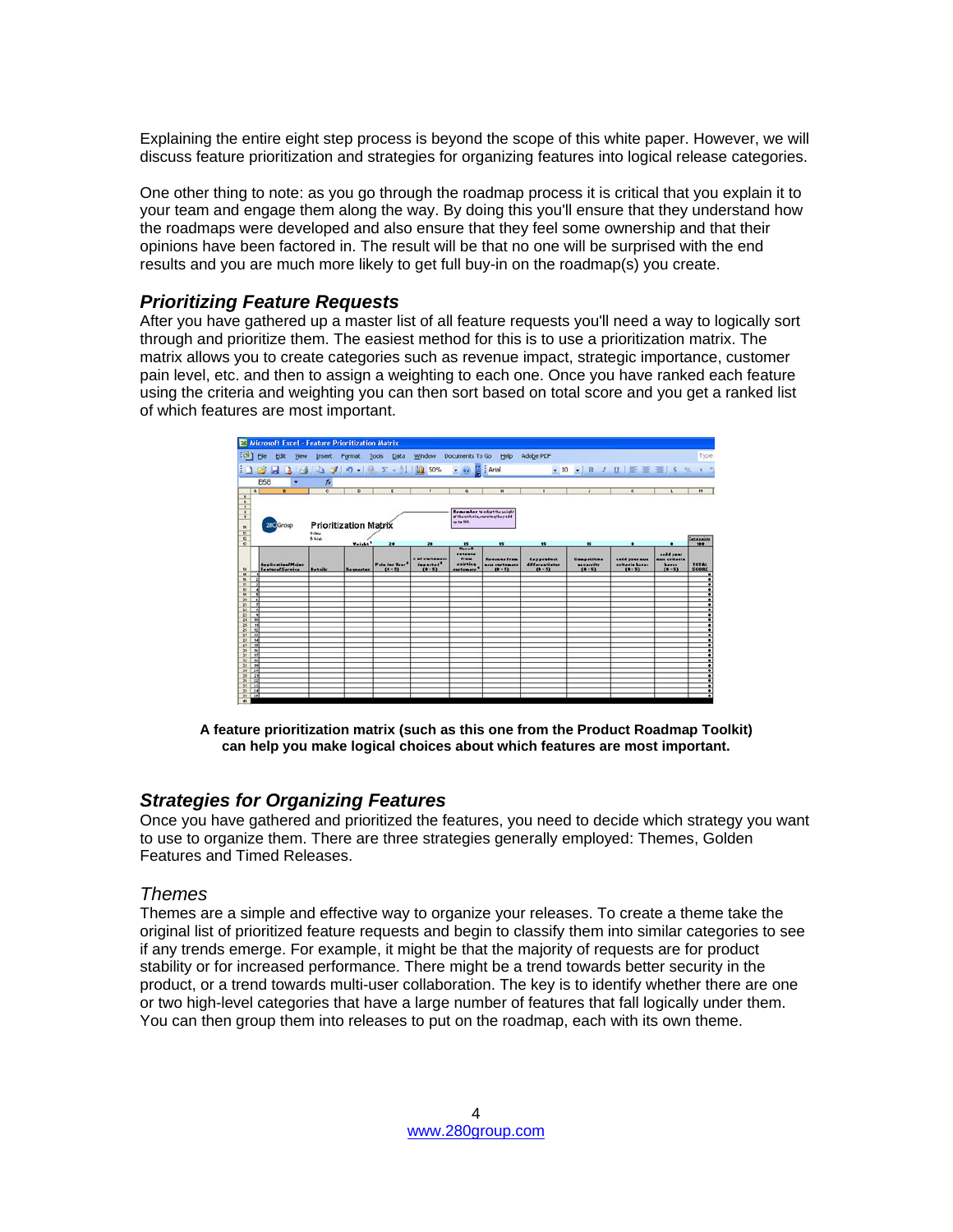#### *Golden Feature*

The idea behind the Golden Feature technique is that you choose a single feature that is the absolute most important priority for the release, and then you get the entire team to rally around it as the focus. This single feature provides enough customer value to hang the entire release on. It is compelling enough that all of your customers will want to upgrade (and some potential new customers will be further convinced to purchase). And it is simple enough to communicate from a marketing and competitive point of view that it gives your product a noticeable boost. Ideally you should be able to describe the Golden Feature in one to five words. Some examples might include: 1.) 30% Faster Performance 2.) Import MS Word files or 3.) Double your battery life. It has to be simple and very compelling - if your release has a long list of features, but you can't find a one to five word value message to communicate, it's going to be very hard to build a marketing campaign and keep your product focus.

The Golden Feature technique is particularly effective if you are on short release cycles or are doing a point release (1.1, 1.2, etc). Many of your team members may want to include all kinds of other features that can be of varying interest and value to your customers. If you can get them focused on the one Golden Feature for the release (and in agreement that everything else is a "nice to have" priority but that you won't hold up the release for it), you'll have a much better chance of success. You'll also have a higher likelihood of meeting a tight schedule, as you can plan the release with more certainty if the Golden Feature is the only critical path item.

#### *Timed Release*

The timed release strategy uses pre-determined release dates to drive the schedule rather than features. You decide on a release interval (quarterly, every six months, once a year, etc.) and then you take the prioritized feature list and estimate which of the top features can make it into each release. If a feature misses the release it gets moved to the next release.

The timed release strategy has the advantage of providing your customers, partners and internal company constituents with known ship dates they can plan around. It also alleviates the pressure of everyone trying to vie to get their "pet" feature into the next release, since they know that there will be another release coming along shortly. The downside of the timed release strategy is that it doesn't work very well for features that have long development cycles. If your team is working on a feature that will take several release cycles to complete they may be pulled off to finish work for the interim releases.

## *Roadmaps with Multiple Product Lines*

Oftentimes you'll want to create a roadmap that includes multiple product lines. To do this first follow the procedure for creating single product line roadmaps. From there you can use a multiple-project prioritization matrix to decide which projects are most important to the company, which should be funded and resourced and which should be cut. As with the feature prioritization matrix, the multiple project matrix can have any criteria you wish, such as strategic importance and revenue potential.

Once you have prioritized all of the projects you can then create an internal and external roadmap showing all of the product lines together. Note: because there is so much data, multiple product line roadmaps usually only include the theme or golden feature for each release, and a separate roadmap is used to convey the full details of the release for each product.